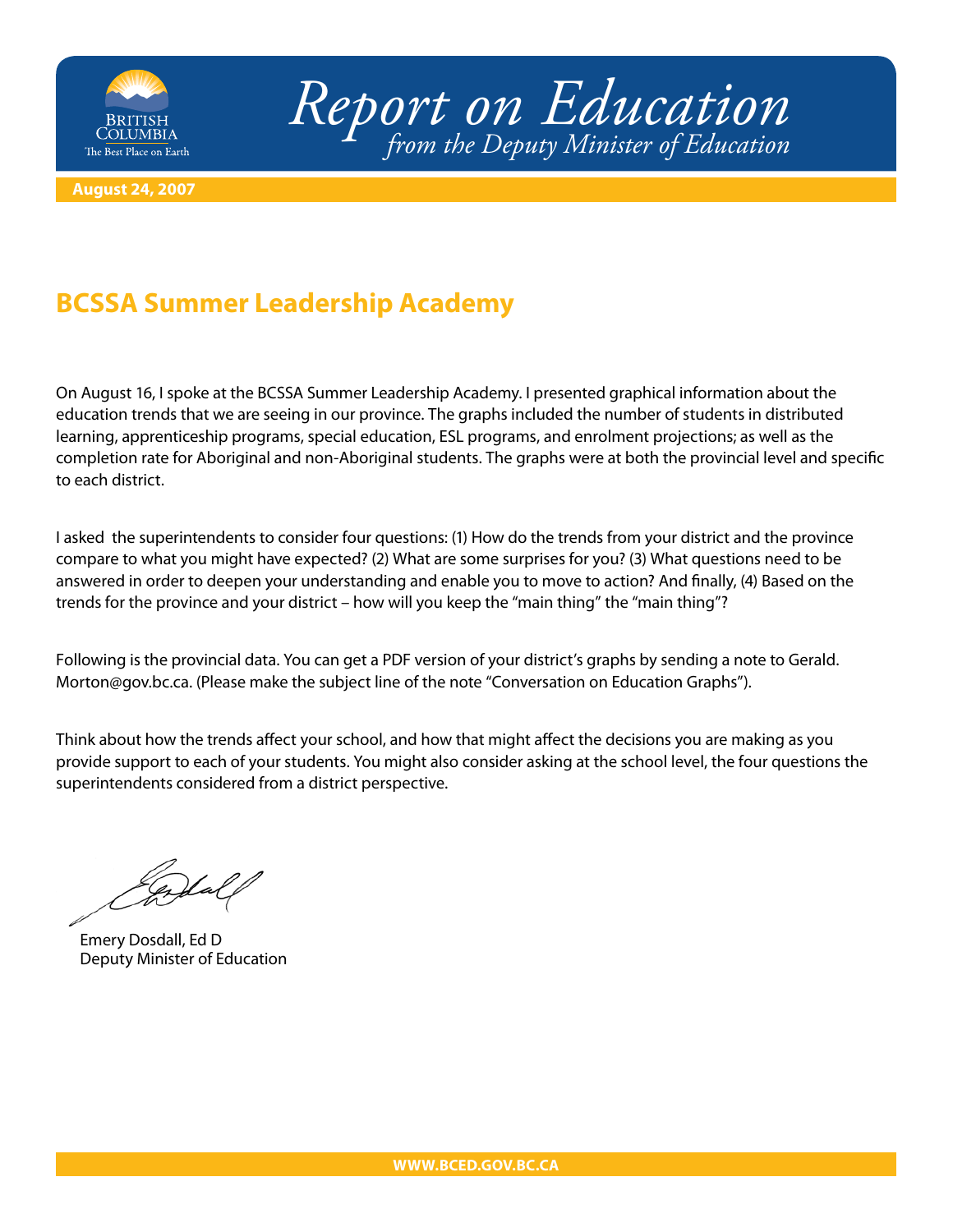## **Conversation on Education BCSSA Summer Leadership Academy August 16, 2007**

**Looking ahead to the 2015/16 school year …**

## **Province**

- 50,000 students taking one DL course in 2007/08
- The percentage of Aboriginal and ESL students will increase from 10% in 2004/05 to 13% in 2015/16
- The number of students in rural schools will decrease by 20,000 over the next nine years.



*The graphs are based on public & independent school data except where noted in the title.*

*In cases where we felt trends would remain stable, projections are based on a fiveyear moving-average; this method was modified if other information was available. Projections not following the five-year moving average include:*

- *Number of Students*
- *Number of DL Students*
- *Number of Students in an Apprenticeship Program*
- *Number of Graduates*
- *Number of Secondary Schools with less than 200 Students*

*The methods used for these projections are provided on the last page.*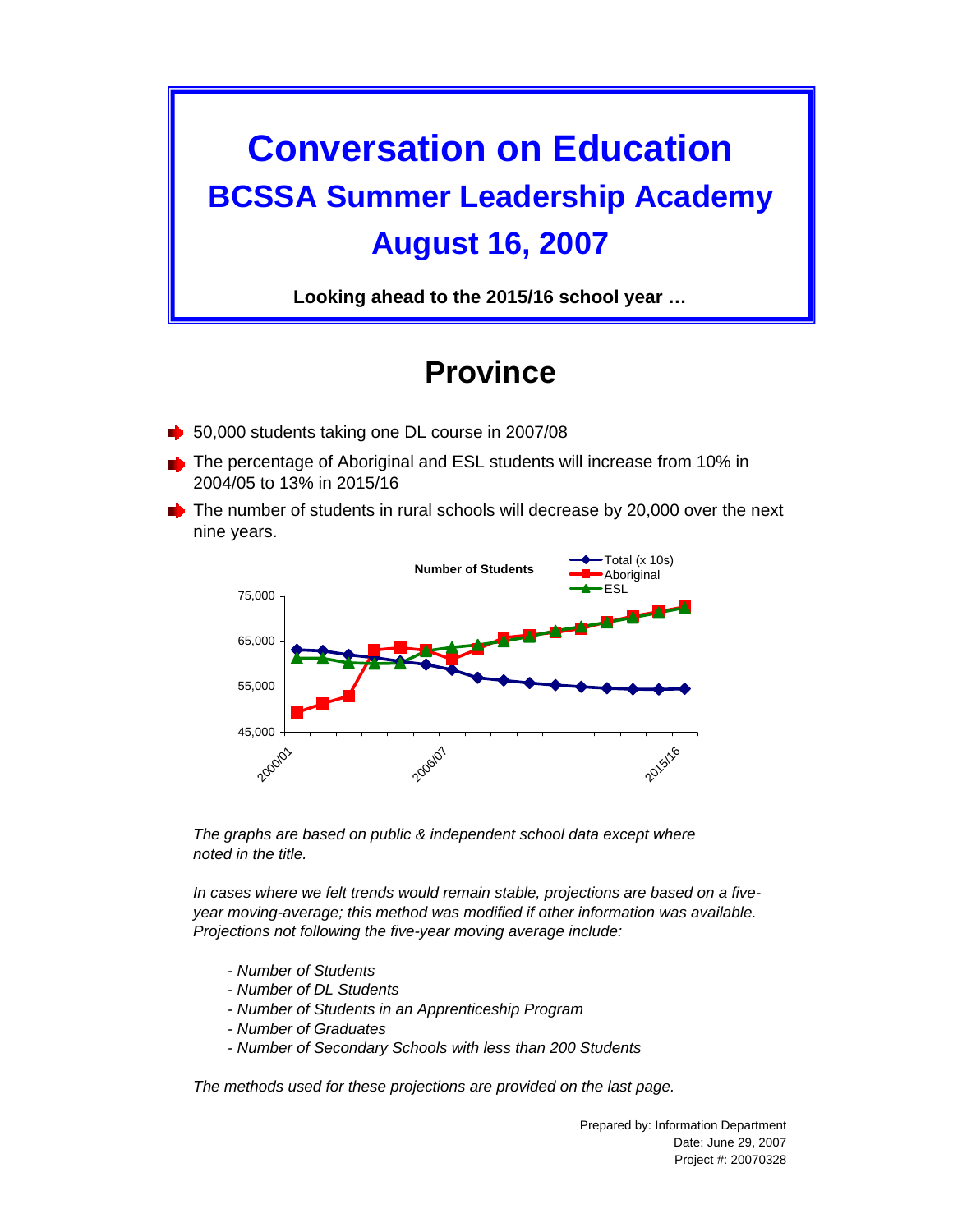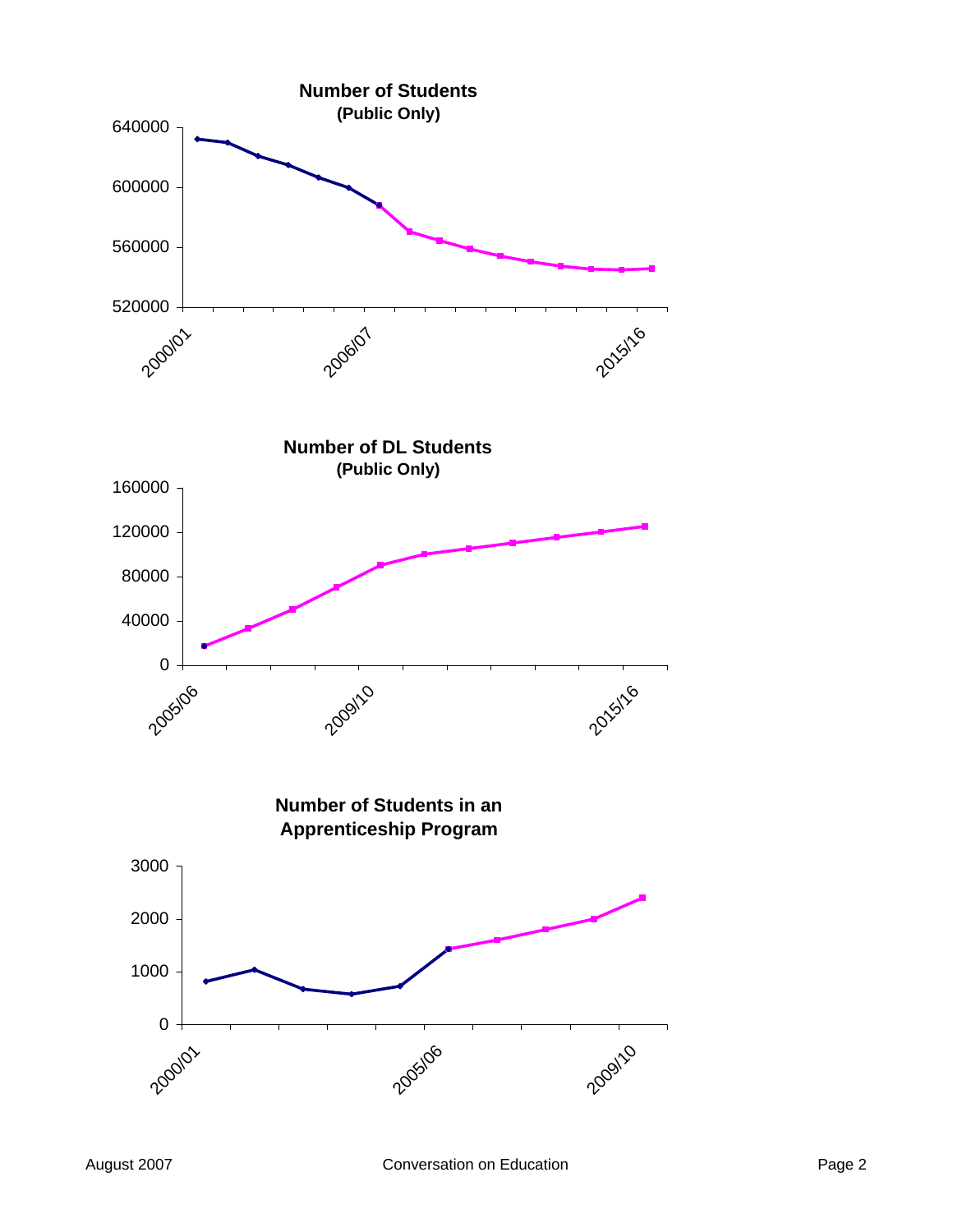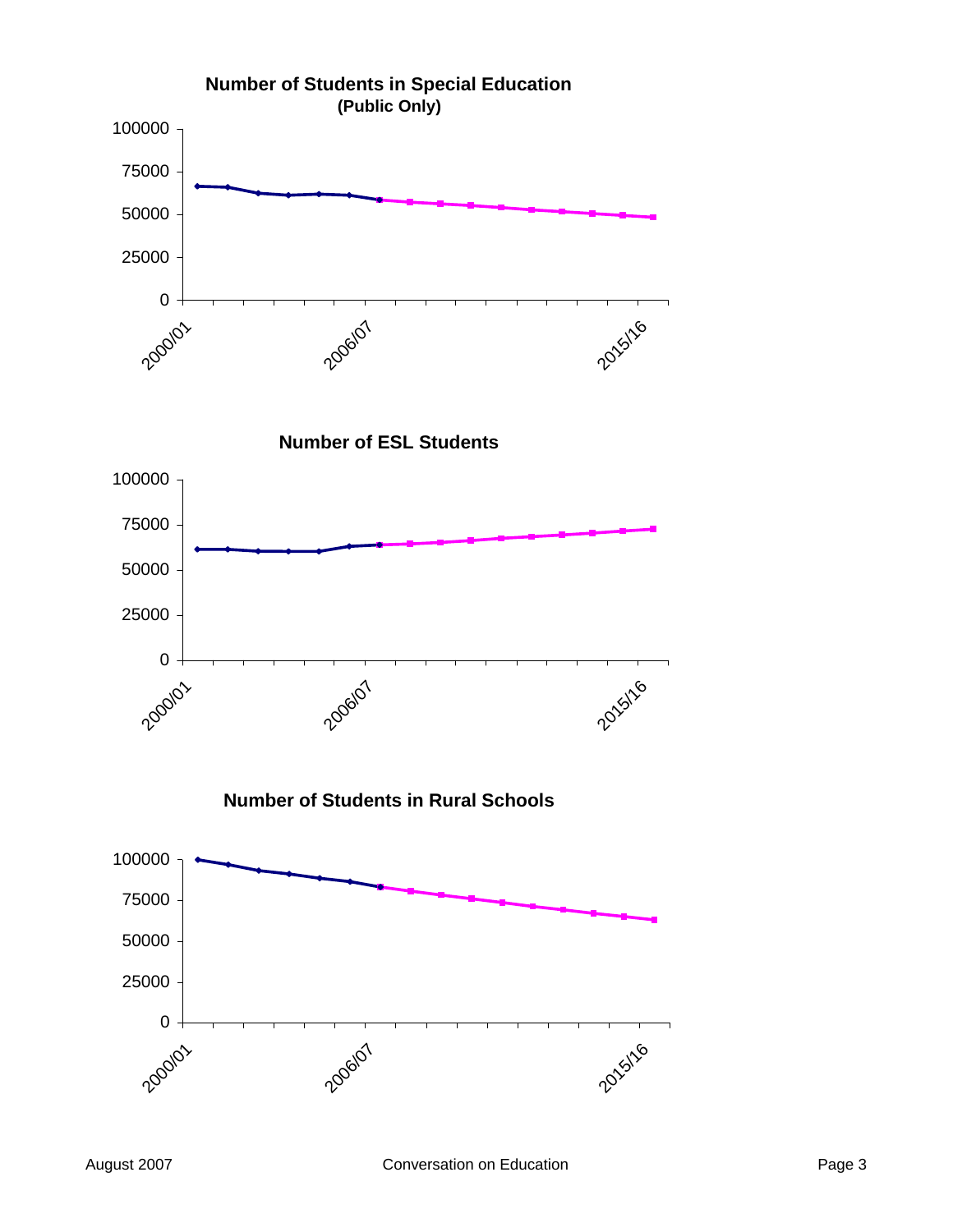

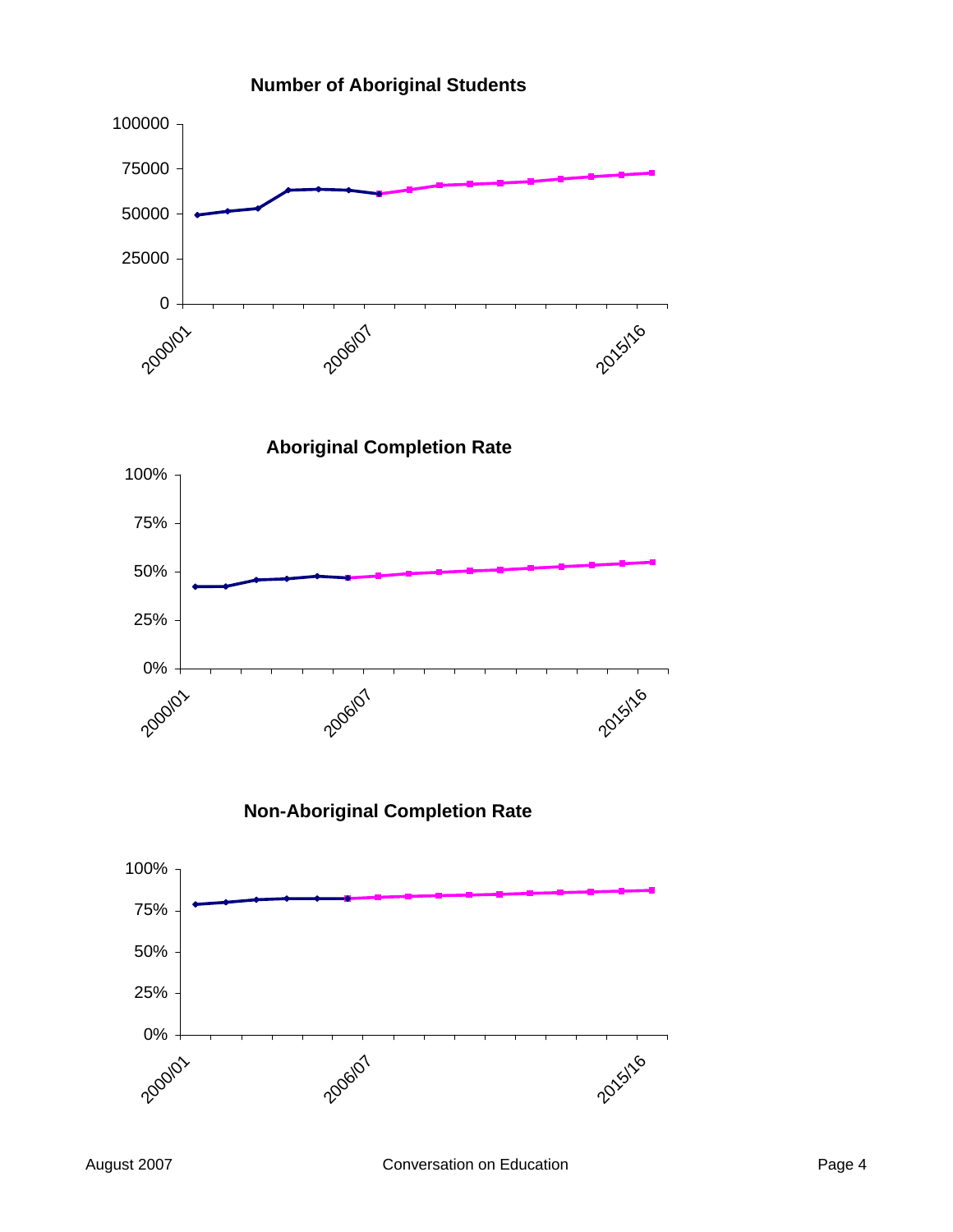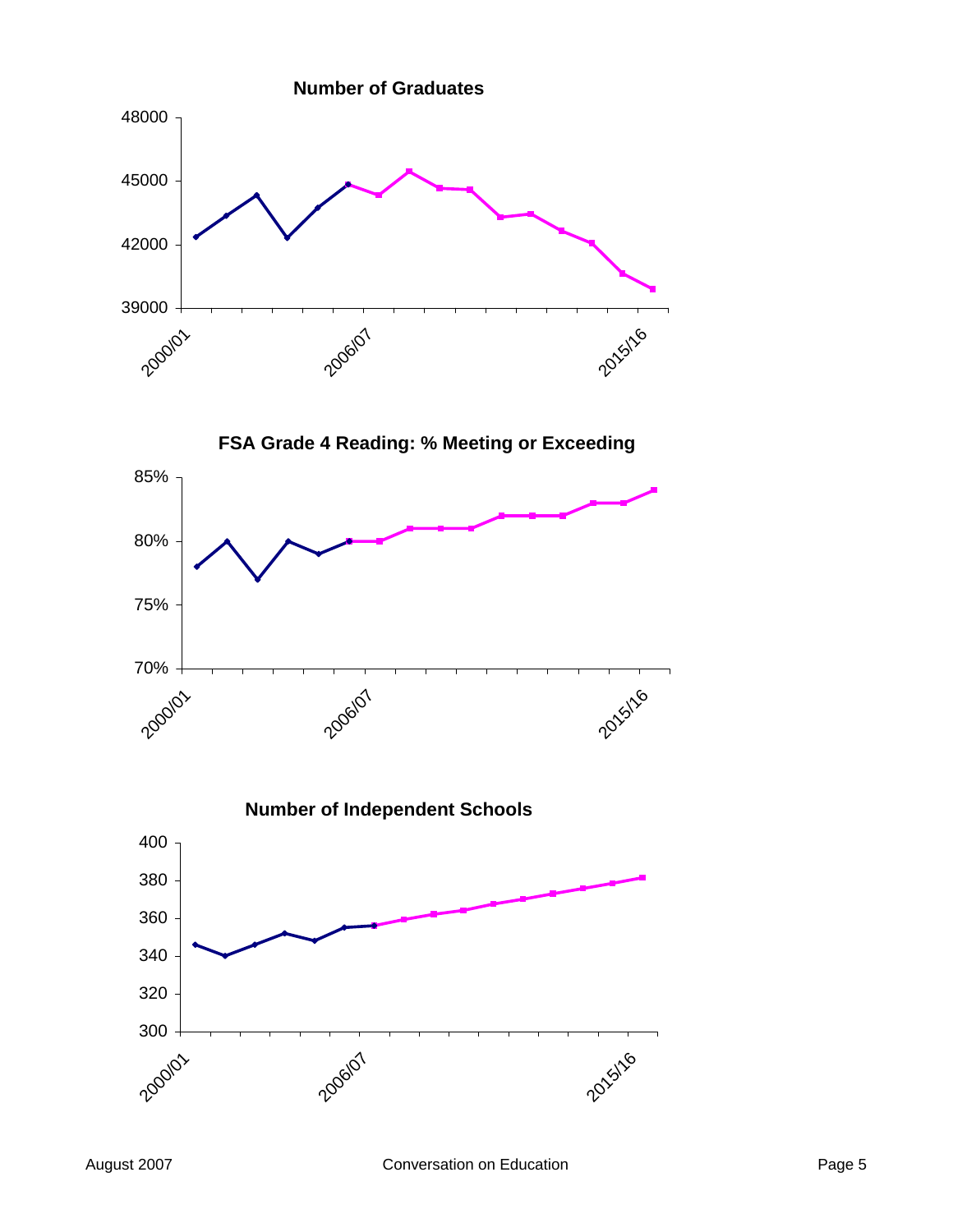